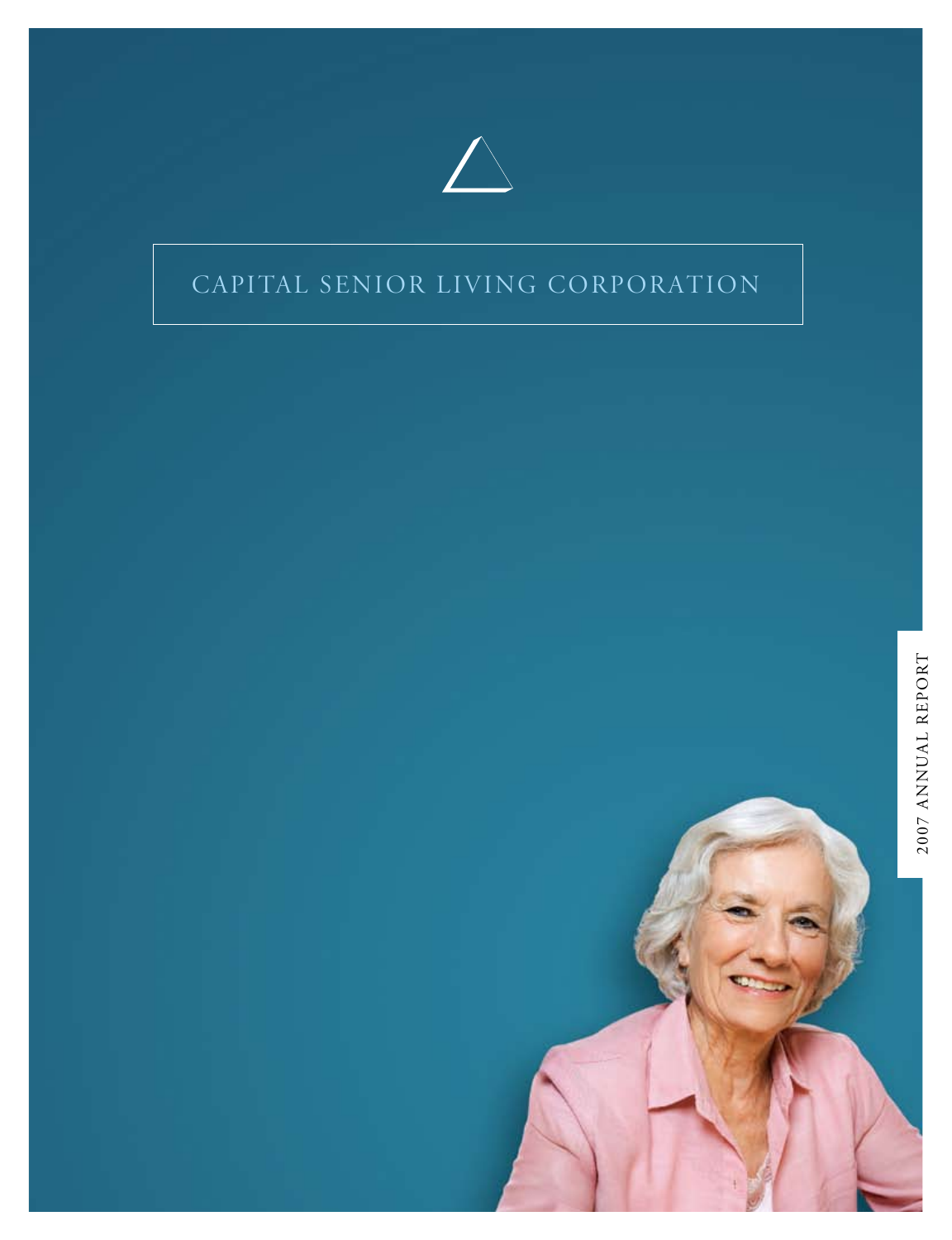Total Revenue



EBITDAR Comparison (in \$ millions)







2007 EBITDAR \$55.3 M

Our 2007 business plan was focused on increasing shareholder value by providing income and asset growth, strengthening our balance sheet and increasing the Company's profitability. Our 2007 results demonstrate the significant progress we made toward those important goals. 6 ncreasing the Company's Dur 2007 hus ionifican

Our revenues, EBITDAR and net income all increased significantly as a result of our management focus on improving our operating results. Total revenue for 2007 increased \$30 million, or 19 percent, to \$189.1 million and adjusted EBITDAR was \$55.3 million, an increase of 37 percent compared to 2006 results. Our net income for the year was \$4.4 million, versus a loss of \$2.6 million in 2006. In addition, at communities under management, same-community revenues increased 4.0 percent over 2006 results, while expenses only increased 1.2 percent. This resulted in same-community net income growth of 8.6 percent 20.5 Compared to 2006. revenue  $\begin{bmatrix} 2 \\ 3 \\ -1 \end{bmatrix}$ 

 Our 2007 business plan included external growth 6 <sup>30</sup> **26.1** shrough aquisitions and new development. During 2007 and the first quarter of 2008, we consummated three joint ventures that are currently developing three senior housing communities totaling 299 independent living and 135 assisted living units. We anticipate further external growth in 2008 including acquisitions and additional development with strong capital partners that provide the operational benefits of regional clustering. r<br>L ey<br>n n<br>1

 We strengthened our balance sheet in 2007 by further reducing our debt and average borrowing costs, a continuation of an important initiative undertaken in 2006. Further, we were able to leverage our national in 2006. platform and reduce expenses through the rollout of a national group purchasing program that is designed to provide ongoing expense efficiencies.

> At the end of 2007, we operated 64 senior living communities in 23 states with an aggregate capacity of approximately 9,400 residents, including 37 senior living communities which we own or have an ownership interest, 25 leased communities, and two communities we manage for third parties. In the communities we operated in 2007, 70 percent of residents lived independently, 23 percent of residents required assistance with activities of daily living and 7 percent of residents lived in continuing care retirement communities.

James B. Stroud

James A. Stroud *Chairman of the Board* 

 We believe that we are well positioned to take advantage of emerging opportunities in 2008. We have a successful record of operations as well as a strong balance sheet, a national operating platform and a talented, experienced management team. We have therefore structured our 2008 annual business plan to build shareholder value by delivering internal growth and expanding our external growth by pursuing aquisition and development opportunities.

 The focus of our 2008 plan is on increasing capacity and levels of care to meet the needs of our residents with an average age of 85. The key elements of this plan are to increase levels of care and capacity through expansions, conversions and new developments and to acquire home care agencies in clustered markets to provide home health and ancillary services. These investments typically produce excellent returns on invested capital.

 In addition, our 2008 plan includes the goals to create organic growth from rental rate increases, cost savings and occupancy growth, and to complete accretive, geographically desirable acquisitions that are becoming available in our highly fragmented industry.

 We have already made progress on these initiatives. Specifically, we intend to convert 256 independent living units in eight communities to units of assisted living and dementia care by the second quarter of 2008. We had already completed 70 of these conversions by the end of 2007. In addition, we are planning to expand three communities, adding a total of 180 assisted living, 60 dementia care, and 30 independent living units. The expansions are planned to begin in the second half of 2008.

 We are proud of the positive results we achieved in 2007 and we believe that our plan for 2008, supported by positive industry dynamics, holds the potential for increasing shareholder value. Throughout 2008, we will assess the viability of acquisition and development prospects while we seek to maximize internal growth and operating metrics.

We thank you for your support.

Laurence A (shen

Lawrence A. Cohen *Chief Executive Officer*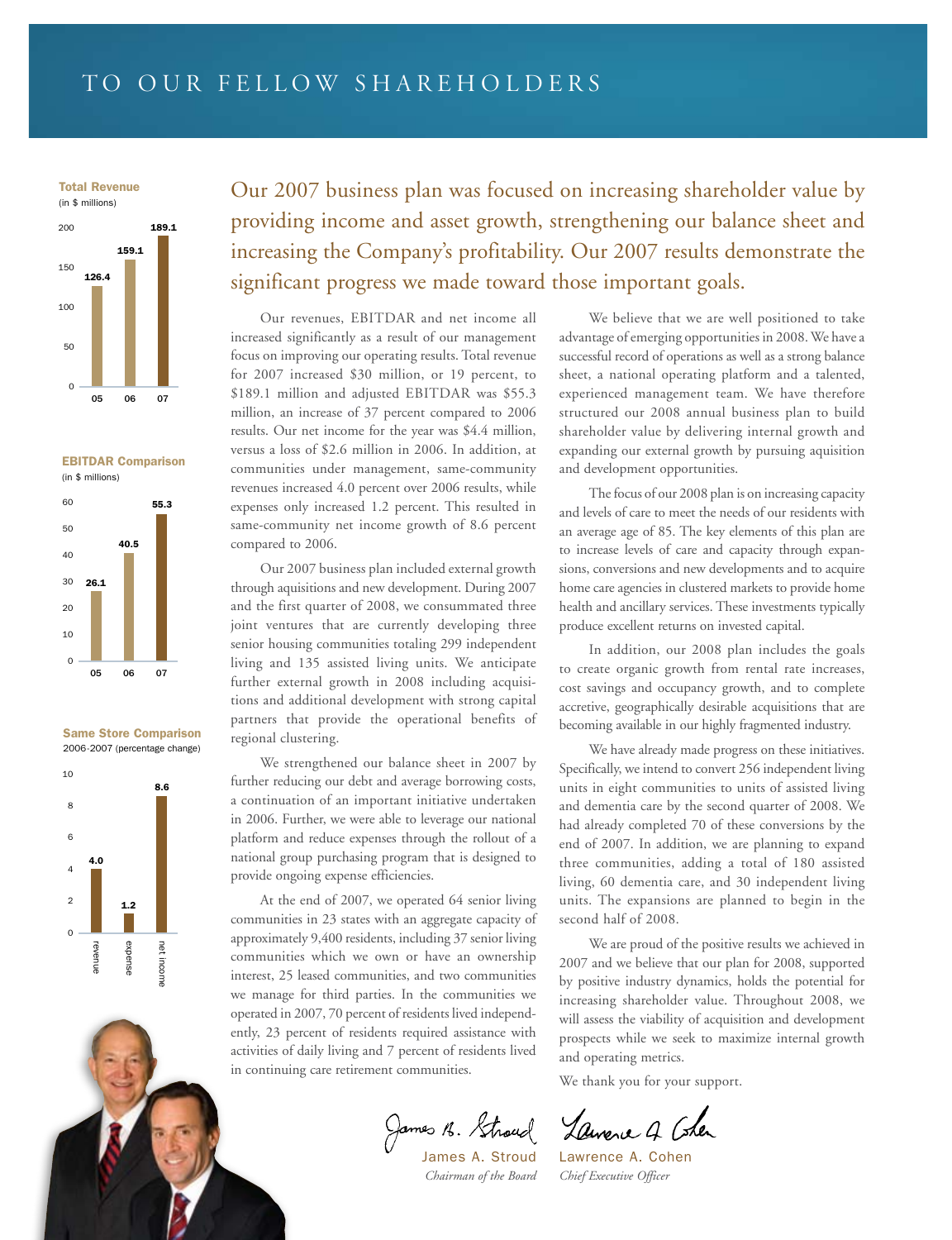## Company Management

Lawrence A. Cohen *Chief Executive Officer*

James A. Stroud *Chairman of the Company*

Keith N. Johannessen *President and Chief Operating Officer*

Ralph A. Beattie *Executive Vice President and Chief Financial Officer*

Rob L. Goodpaster *Vice President, National Marketing*

David W. Beathard *Vice President, Operations*

Glen H. Campbell *Vice President, Development*

David R. Brickman *Vice President, General Counsel and Secretary*

Gloria M. Holland *Vice President, Finance*

Jerry D. Lee *Corporate Controller*

Robert F. Hollister *Property Controller*

## Shareholder Information

Stock Exchange Listing Capital Senior Living Corporation Common Stock is listed on the New York Stock Exchange and trades under the symbol CSU.

#### Transfer Agent and Registrar

BNY Mellon Shareowner Services P.O. Box 358015 Pittsburgh, Pennsylvania 15252-8015 or 480 Washington Boulevard Jersey City, New Jersey 07310-1900 (800) 635-9270 TDD for hearing impaired: (800) 231-5469 Foreign shareowners: (201) 680-6578 TDD foreign shareowners: (201) 680-6610 www.bnymellon.com/shareowner/isd

#### **AUDITORS**

Ernst & Young LLP 2100 Ross Avenue, Suite 1500 Dallas, Texas 75201 (214) 969-8000

#### Board of Directors

James A. Stroud *Chairman of the Board Capital Senior Living Corporation Dallas, Texas*

Lawrence A. Cohen *Vice Chairman of the Board Capital Senior Living Corporation New York, New York*

Keith N. Johannessen *President and Chief Operating Officer Capital Senior Living Corporation Dallas, Texas*

CRAIG F. HARTBERG $1,2,3$ *Retired First Vice President Bank One, Texas, N.A. Baton Rouge, Louisiana*

JILL M. KRUFGER $2$ *President and CEO Health Resources Alliance, Inc. Oakbrook, Illinois*

JAMES A. MOORE $^{1,2,3}$ *President Moore Diversified Services, Inc. Fort Worth, Texas*

VICTOR W. NEE, PH.D. $^{1,3}$ *Professor Emeritus Department of Aerospace & Mechanical Engineering University of Notre Dame Scottsdale, Arizona*

1 Member of the Board's Compensation Committee 2 Member of the Board's Audit Committee 3 Member of the Board's Nominating Committee

#### Corporate Information

Corporate Headquarters 14160 Dallas Parkway, Suite 300 Dallas, Texas 75254 (972) 770-5600 (972) 770-5666 fax main@capitalsenior.com

#### New York Office

300 Park Avenue, Suite 1700 New York, New York 10022 (212) 551-1770 (212) 551-1774 fax

## Corporate Web Site

www.capitalsenior.com

## Regional Information

#### Eastern Regional Office

186 Old Stagecoach Road Ridgefield, Connecticut 06877 (203) 894-9406 (203) 894-9407 fax

## Central plains regional office

1913 E. Highway 34 Plattsmouth, Nebraska 68048 (402) 296-0618 (866) 731-0053 fax

western Regional Office 5757 Cypress Avenue

Carmichael, California 95608 (916) 480-0634 (916) 486-4375 fax

## MIDWestern Regional Office

2650 Hemford Falls Court, #200 St. Louis, Missouri 63129 (314) 846-8517  $(314)$  846-5495 fax

#### southwestern and texas Regional Offices

14160 Dallas Parkway, Suite 300 Dallas, Texas 75254 (972) 770-5600 (972) 770-5666 fax

## dallas regional office

2222 Walter Smith Road Azle, Texas 76020 (817) 237-2496 (817) 237-3496 fax

## Form 10-K

A copy of Capital Senior Living Corporation's 2007 annual report to the SEC on Form 10-K is included herein and is available without charge upon written request to the Investor Relations Department at corporate headquarters. It can also be found on the Company's web site, www.capitalsenior.com.

## Annual Shareholders Meeting

May 15, 2008 at 10:00 am, Eastern Time Waldorf Astoria Hotel 301 Park Avenue New York, New York 10022-6897 (212) 355-3000